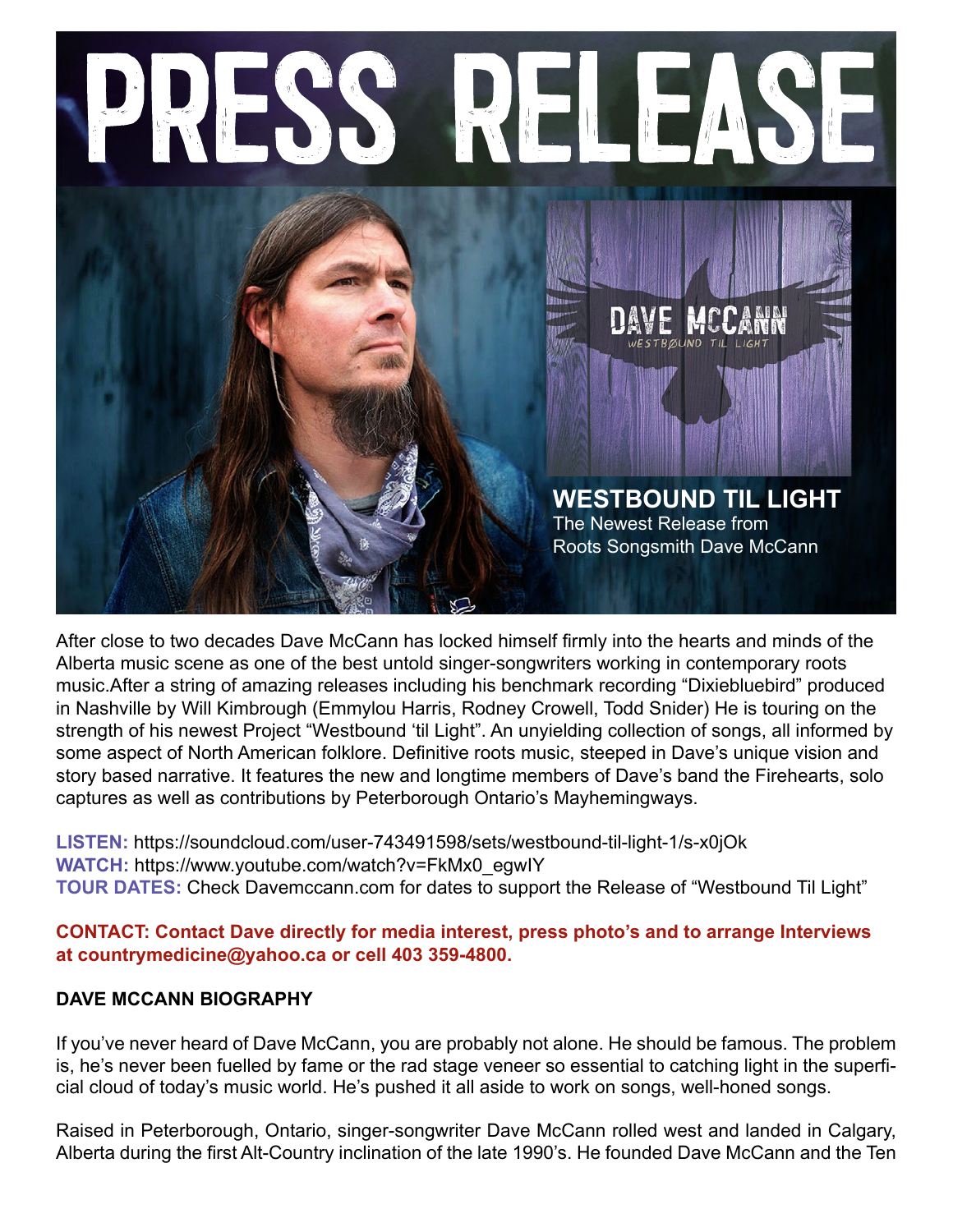Toed Frogs and released a string of critically acclaimed projects - "Woodland Tea", "Country Medicine", and "Shoot the Horse" (a live capture at the historic Sidetrack Cafe, one of Alberta's fondest and long gone venues). In 2009, he followed the road south to East Nashville to record with Lij Shaw and Americana guitar icon and producer Will Kimbrough (Emmylou Harris, Rodney Crowell, Mavis Staples, Todd Snider). The resulting work "Dixiebluebird" brought a name change and was an inspiring benchmark release for Dave McCann and the Firehearts. He made a move south from Calgary to Lethbridge, Alberta to get married and raise a family and, in 2014, conspired with fellow Southern Albertan Leeroy Stagger at his Rebeltone Ranch to build the "Circle of Light" release. After close to two decades, Dave McCann has locked himself firmly into hearts and minds of the Alberta music scene as one of the best untold singer-songwriters working in contemporary roots music.

His newest effort "Westbound 'til Light" is no exception. This is an unyielding collection of songs - story songs, train songs, disaster songs, and message songs - all informed by some aspect of North American folklore. It's definitive roots music, steeped in Dave's unique vision and story based narrative.

"I've got family roots scattered from Cape Breton to Fogo Island to the Irish colonies of Lucan, Ontario. My Grandmother on my Father's side gifted me a strong Leni Lenape bloodline that stretches from the Six Nations of Ontario to, most likely, pre-revolution New York. This might help explain my interest and connection to stories and folk tales."

The project was recorded in a series of isolated sessions over the period of a year in Nanton, Alberta with producer and audio ace Steve Loree (Ian Tyson, Corb Lund, Jr Gone Wild). It features the new and longtime members of Dave's band the Firehearts, solo captures, as well as contributions by Peterborough, Ontario's Mayhemingways.

"We talked about the power of collaboration and Steve connected me with Josh Fewings (drums, percussion) and Benj Rowland (banjo, tenor guitar, accordion) of the Mayhemingways and the connection was immediate and incredibly intuitive. I have that same connection with longtime friend, guitar mentor, and bandmate Dave Bauer (guitar, bouzouki, mandolin). The magic came full circle once we added bass player Shawn Worden, harmonica fiend Ethan Askey, and Canmore, Alberta, singer-songwriter, Lori Reid on background vocals to the mix. It felt good to switch gears from the last few recordings and return to my earlier acoustic roots. It's hard to find that sometimes without feeling like you are working backwards, but I think Steve really pushed us till we captured something truly magnetic," says McCann.

Unerring "Westbound til Light" fires straight for the sun with the first cut, "Can't Cheat the Mountain". A contemporary disaster song about Canada's deadliest rock slide. In 1903, the Frank Slide took out the coal mining town of Frank in the Crowsnest Pass area of Alberta. With lines like "The wind here carries voices from the ones who built this town" and "Time ain't bought you know it's borrowed" the song hits hard and will send shivers down your spine if you have ever witnessed the site where Turtle Mountain collapsed and close to a million tonnes of stone buried the town and robbed 70 people of their very existence.

"Swing Your Lantern" is another standout. A narrative about hobos caught in a Lake Superior Blizzard at the tail end of the Great Depression.

"By the 1940's the Iron Mines of the Mesabi Iron Range in Minnesota were re-opened to build steel for the war effort. America was about to join the fight to end fascism. Searching for work was competitive and for many included desperate travel, starvation, seeking better times down the line, defiance against all odds, and sometimes no choice but to surrender to the Westbound ride that never ends. The mythology of the Great American hobo has been something that's haunted me ever since I read the last paragraph in Woody Guthrie's book "Bound for Glory". It's so easy to lose touch with the hardships